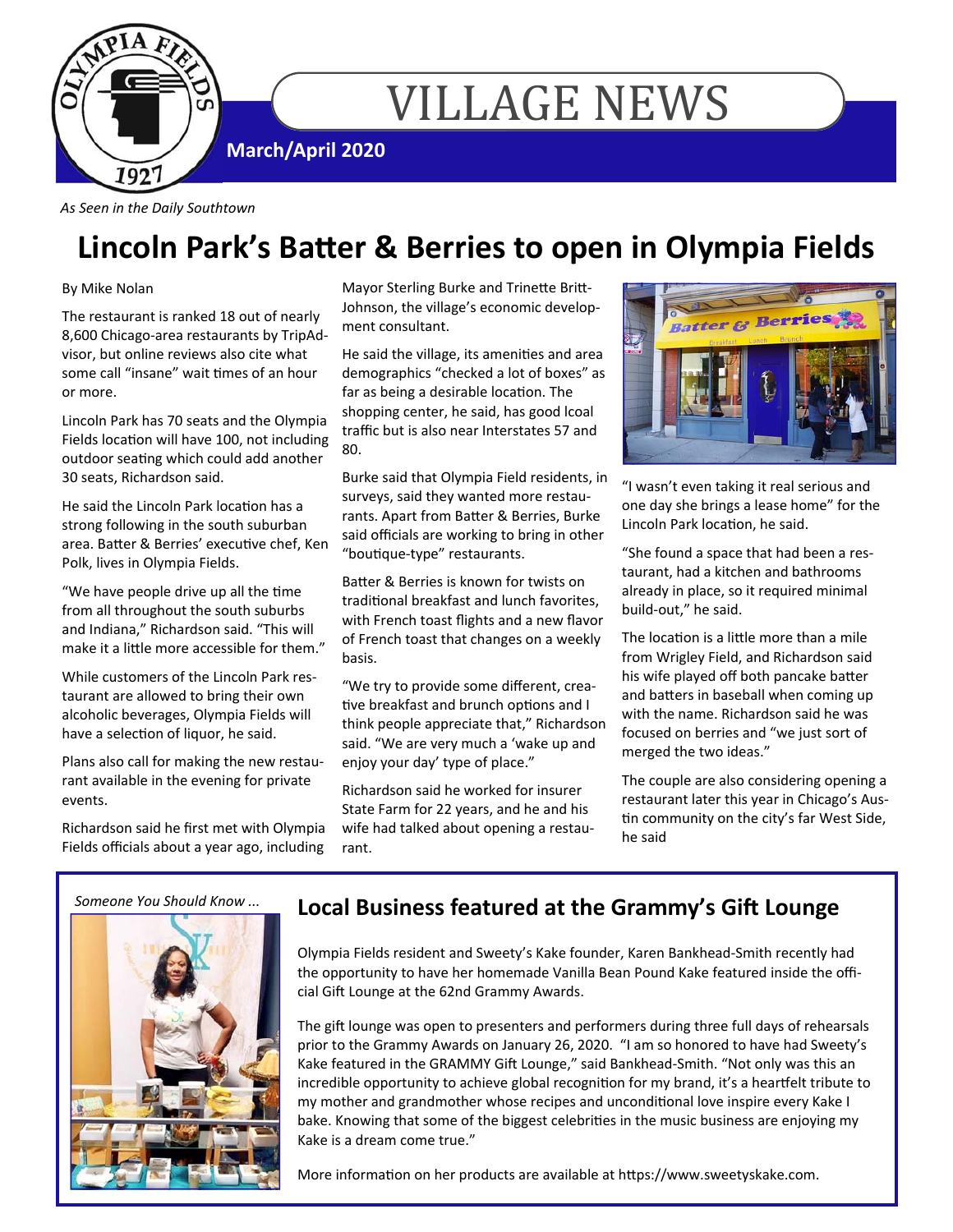## **Safety Tips from the Olympia Fields Police Department**



Many people are victims of crime. Often times, there are steps that people can take to protect them‐ selves and reduce the risk that they will become victimized. The

following are crime prevention tips the Olympia Fields Police Department encour‐ ages residents to adopt to protect them‐ selves and their property from theft or damage.

### **General Safety Tips**

- ◆ If you hear or see something suspicious, call 911.
- ◆ Keep your possessions in sight at all times. Don't leave books or backpacks unattended anywhere  $-$  it only takes seconds for things to disappear.
- ◆ Lock your doors and windows at all  $times -$  even if you're home.
- Never leave a wallet or purse on top of your desk — take it with you or lock it in a drawer.
- Avoid taking wallets, money, and jew‐

elry into athletic facilities and storing them in lockers.

- $\triangleleft$  Be alert to potential danger. If it doesn't look or feel right, trust your instinct and leave.
- Don't leave objects plainly visible in your car; secure them in the trunk whenever possible.

#### **Internet Crime Prevention Tips**

- ◆ Do not give sensitive or personal information to anyone unless you are sure they are who they claim to be.
- ◆ Do not download files sent to you by strangers or click on hyperlinks from people you do not know.
- Update your virus protection software regularly.
- Be cautious of the information you share on social media.
- Update passwords at least annually.
- Never give your password to anyone.

#### **Tips for Avoiding Credit Card Fraud**

 Shred anything with your card num‐ ber on it.

- Report lost or stolen cards immedi‐ ately.
- ◆ Check gas stations and ATMs for credit card skimmers.
- ◆ Do not give out your credit card number online unless you are sure the site is secure and reputable.
- Be cautious when dealing with individuals/companies outside the United States.
- $\bullet$  Keep a list of all your credit card account information in a secured location.
- ◆ Check your credit card statements carefully for illegal charges.

#### **Safety Tips for In Your Residence**

- $\bullet$  Be alert when returning home by having your key ready as you approach the door; in addition, if you think someone is inside, don't go in! Call the police from a nearby phone.
- ◆ If possible, equip your house or apartment door with a peephole and dead bolt lock with a one‐inch bolt.
- Never open your door to strangers.

### **OSFM Stresses Importance of Fire Safety for Older Illinoisans**

The Office of the Illinois State Fire Marshal (OSFM) encourages old‐ er Illinoisans to think about fire safety, while keeping their limita‐ tions in mind when creating a fire escape plan. According to the United States Fire Administration (USFA) on average, over 1,000 Americans 65 and older die in home fires and 2,000 are injured in fire-related incidences yearly. The leading cause of residential fire deaths among older adults is careless smoking.

"Decreased mobility, health, sight and hearing may limit a person's ability to take quick action needed to escape during a fire," says Illinois State Fire Marshal Matt Perez. "Create an escape plan that considers your limitations. Don't isolate yourself, speak to your caregiver, building manager or family members to make sure your smoke alarms are working, and they understand your fire escape plan. Finally, if possible, live near an exit or plan to sleep on the ground floor if your home has multiple levels."

"In addition to discussing and creating an escape plan with your loved ones is important, the Illinois Department of Aging offers an Emergency Home Response Service ‐ available to individuals over the age of 60 - that provides an extra level of protection and peace of mind," said Paula Basta, Director of IDoA.

"Our Emergency Home Response Service is a 24‐hour, two‐way voice communication system that, when activated, links to assistance outside the home. Once you press the button, help will be on its way in any home emergency." For more information on the Emergency Home Response Service, call at 1‐800‐252‐8966.

Keep these tips in mind to create a fire safe home:

- Know two ways out of every room. Practice using both ways.
- Remove any items that may block your way out of the room or your home.
- Discuss your fire escape plan with family and neighbors.
- Keep eyeglasses, keys, hearing aids and a phone within reach next to your bed.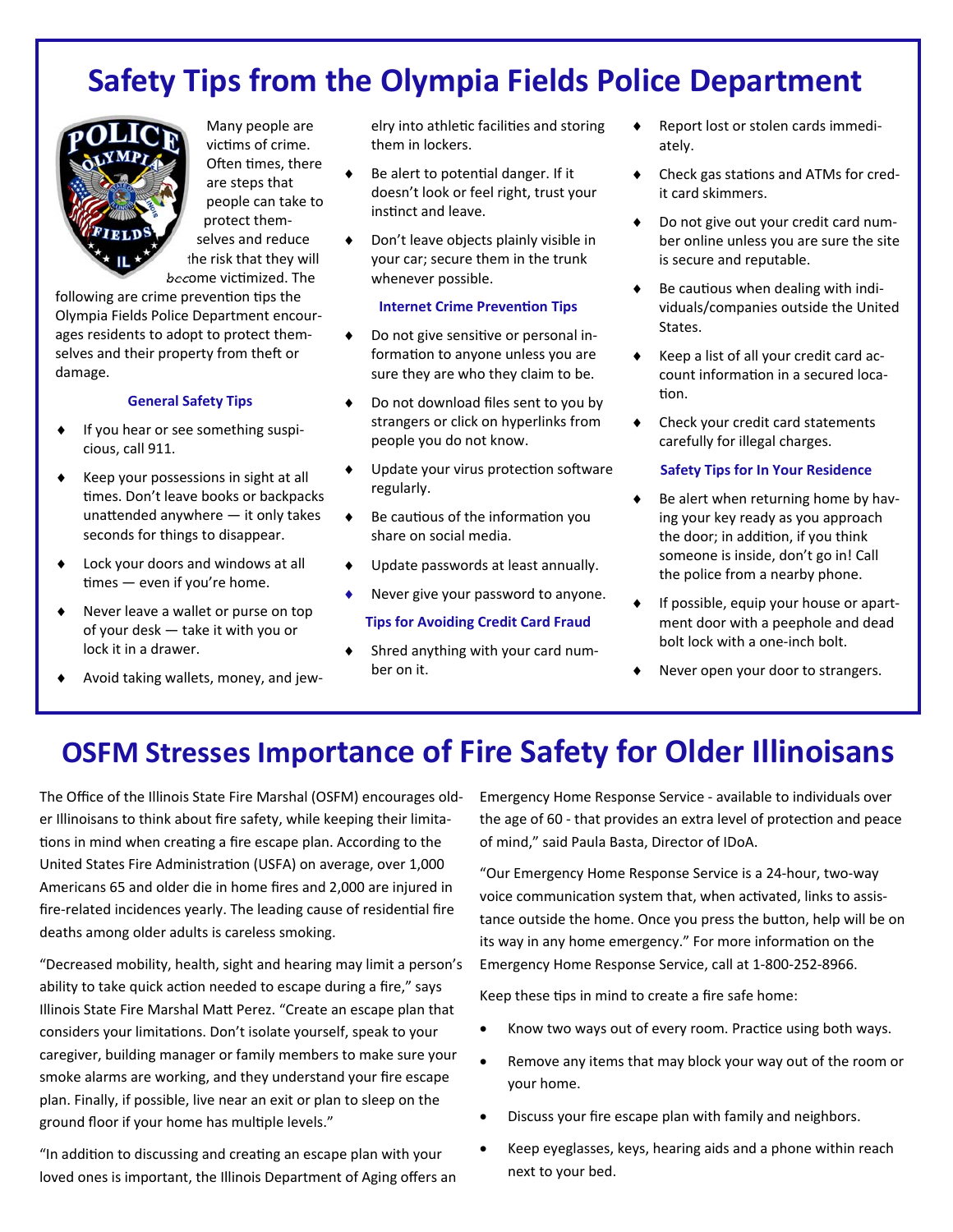# **EducaƟonal Commission Hosts Rich Central Principal**



On January 7, 2020, the Olympia Fields EducaƟonal Commis‐ sion hosted Rich Cen‐ tral High School Prin‐ cipal Dr. LeViis Haney to a Special Meeting of the Commission. The meeting was held at Village Hall.

The meeting was ar-

ranged to introduce Dr. Haney to the Olympia Fields community and to allow our citizens an intimate opportunity to get to know Dr. Haney and his vision, hopes and expectations for Rich Central.

Judging from the open and passionate discussion that permeated Dr. Haney's presentation, as well as the extended question and answer period that followed, the meeting was considered a great success by all who attended. Dr. Haney gave a presentation focused on the current state of affairs at Rich Central, while ad‐ dressing several specific questions and issues forwarded in advance by the Commission.

A wide range of topics were discussed, including aca‐ demic performance, condition of the school building, school culture/climate, student safety and the upcom‐ ing inclusion of new students to the campus as a result of the upcoming closing of Rich East High School.

The meeting concluded with a list of "next steps" that the Commission will focus on both separately and in conjunction with Dr. Haney and his staff.

This meeting was the latest in a series of informational meetings the Educational Commission has held in an effort to bring our local educational leaders face-to-face with our residents.

For information on future meetings of the Educational Commission, view the schedule of public meetings on the Village's website at www.olympia‐fields.com.

### **Beautification Committee Updates**

Shortly after Halloween, members of the Olympia Fields Beautification Committee participated in the Chicago Southland Pumpkin Smashing Event.

The smashing event created 3,000 lbs. of good composting material to be used by a local nature nursery. This is an annual event each year in the Fall. Mark your calendars this year for October and be ready to join in the fun.



It's time to start planning your garden!

Irons Oaks will host their annual Native Plant Sale on May 9th from 9:00 a.m. to noon at the Vollmer Road Parking Lot.

This annual plant sale will offer plants that will require less fertilizer, pesticides and watering than non-native species.

### **Rich Central Students Needed to Participate in a Focus Group**

The Olympia Fields Educational Commission is looking to form a focus group consisting of Rich Central High School students for the purpose of better understanding the culture, climate and academic performance of the school from the perspective

of currently enrolled students. Parents of current Rich Central students may also participate.

By engaging the focus group, the commission hopes to better understand how students and their parents feel about Rich Central in a wide range of areas including student safety, cell phone policy, academic rigor and more. By listening to those actually enrolled in the school, the EC hopes to work with Dis‐



trict 227 and Rich Central administrators to improve overall school performance, resulting in better outcomes for Village property owners.

If you are a student or parent of a currently enrolled Rich Cen‐ tral student, and are willing to participate, please contact the Olympia Fields Educational Commission at (708) 503-8000, extension 4000.